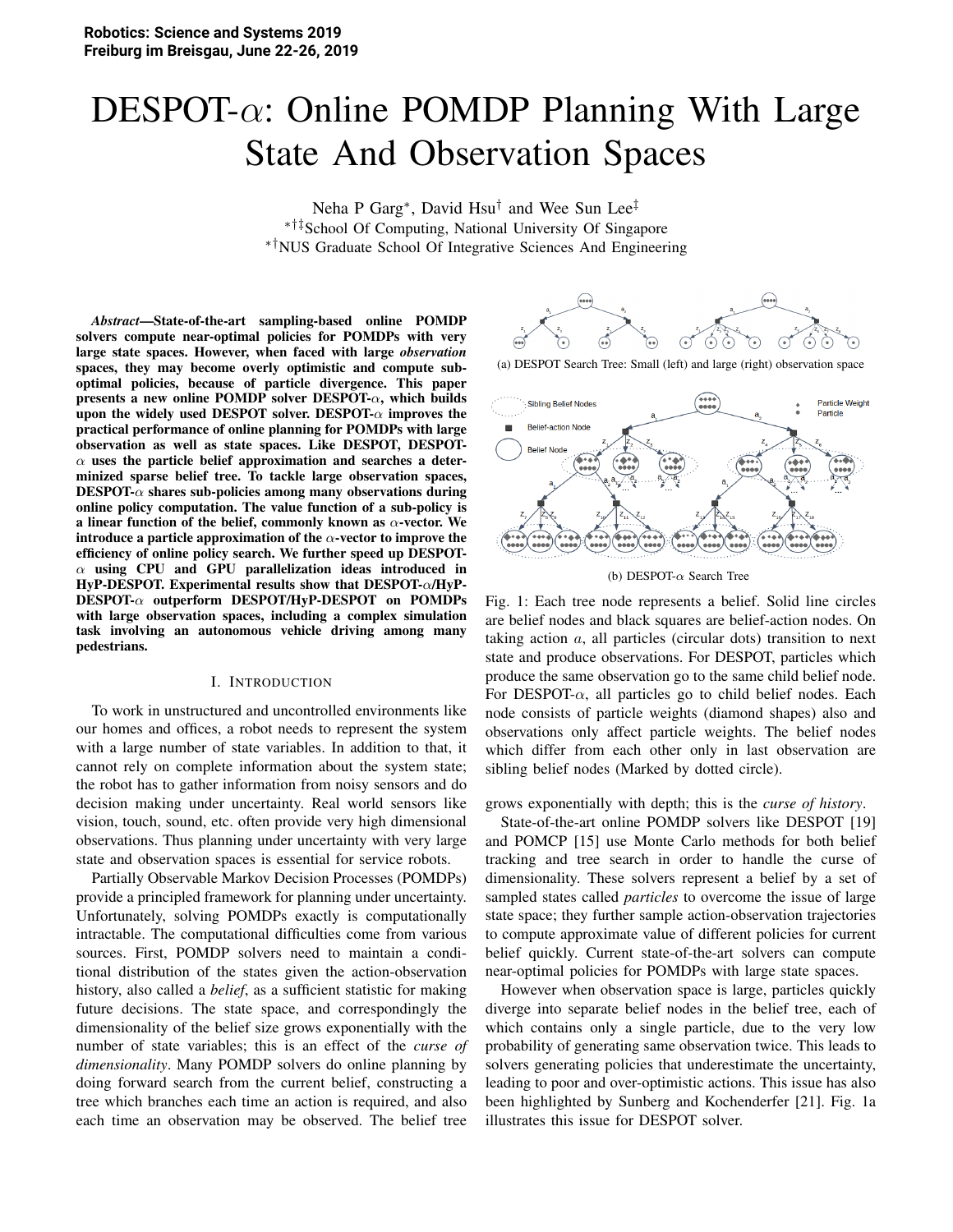In this paper, we address the large observation space issue within the DESPOT solver, although the ideas used may also be useful for other solvers. To deal with particle divergence, instead of partitioning the particles according to the observation that each particle generates, we use all the particles to represent beliefs for different observations generated (see Fig. 1b). Observations only affect the weight of each particle which is updated according to the relative likelihood of the observation. Thus each node in the tree has the same number of particles as the root of the tree, which prevents the overoptimistic evaluation of value of the belief.

However, by propagating each particle to every child belief node, we lose some of the computational efficiency of DESPOT. To regain some of the efficiency, we use ideas from dynamic programming by maintaining a partial value function. It is known that the value function of a POMDP can be approximated arbitrarily well by a convex piece-wise linear function of the belief, where each linear function is called an  $\alpha$ -vector [16] i.e.

$$
V(b) = \max_{\alpha \in \Gamma} \sum_{s \in S} b(s)\alpha(s)
$$
 (1)

where  $\Gamma$  is a set of  $\alpha$ -vectors. An  $\alpha$ -vector is associated with a conditional plan and for each state s, captures the reward of executing the plan starting from state s. If we have an  $\alpha$ -vector, then we can use it to evaluate the value of the associated conditional plan for any belief  $b$  by simply doing the inner product of alpha vector and belief. However, to apply the concept of  $\alpha$ -vectors, we need to know the value of the conditional plan associated with the  $\alpha$ -vector for each state. The number of components in an  $\alpha$ -vector correspond to the number of states and hence can be exponentially large, and furthermore, we only keep a sample of states in each node of the belief tree making the computation of the  $\alpha$ -vector components difficult. The main contribution of this paper is a method to approximate enough of the  $\alpha$ -vectors so that it can be used to improve online computation of the policy.

We approximate enough of an  $\alpha$ -vector to use for the sibling belief nodes i.e nodes representing beliefs which differ from each other only in last observation (see Fig. 1b). In a determinized tree, all the sibling belief nodes share the same particles. Thus  $\alpha$ -vector components corresponding to those particles can be shared. While sharing is limited to sibling belief nodes, this provides substantial gains in the case of large observation spaces where many sibling belief nodes may be quite similar in terms of the conditional plan that maximizes their value. We name our algorithm DESPOT- $\alpha$  (Determinized Sparse Partially Observable Tree With  $\alpha$ -Vector Update).

DESPOT- $\alpha$  shares the same computational bottlenecks as DESPOT with an additional computation of weight update for every observation and state pair that can be parallelized easily. Therefore we are able to use the ideas in Hyp-DESPOT [4], a parallelized version of DESPOT, to parallelize DESPOT- $\alpha$  as well. In fact as we will see later, we are able to better utilize the GPU parallelization in HyP-DESPOT- $\alpha$  as compared to HyP-DESPOT because each node contains all the particles.

 $DESPOT-\alpha/HyP-DESPOT-\alpha$  outperform  $DESPOT/HVP-$ DESPOT on POMDPs with large observation spaces, including a complex simulation task involving an autonomous vehicle driving among many pedestrians.

#### **II. BACKGROUND**

# A. POMDP

A POMDP is defined by a tuple  $\langle S, A, Z, T, O, R \rangle$  where  $S$  is the state space,  $A$  is the action space,  $Z$  is the observation space. State transition function  $T(s, a, s') = p(s'|s, a)$  is the probability of next state  $s'$  when action  $a$  is taken in state  $s$ . The observation function  $O(s', a, z) = p(z|s', a)$  is probability of observing  $z$  in state  $s'$  reached by performing action  $a$ .  $R(s, a)$  is the immediate reward obtained on taking action a in state  $s$ . Uncertainty is modeled by maintaining a belief  $b$ , which is a probability distribution over  $S$ . The solution to a POMDP is a policy  $\pi : B \to A$  which maps belief  $b \in B$ to an action  $a \in A$  such that the expected total discounted reward  $V_{\pi}(b)$  as defined below is maximized.

$$
V_{\pi}(b) = E\left(\sum_{t=0}^{\infty} \gamma^t R(s_t, \pi(b_t)) | b_0 = b\right).
$$
 (2)

Here  $\gamma$  is the discount factor,  $b_0$  is the initial belief. By reasoning in belief space, POMDPs are able to maintain a balance between exploration and exploitation and hence provide a principled framework for decision making under uncertainty. The solution to a POMDP can be found using Bellman's principle of optimality:

$$
V^*(b) = \max_{a \in A} Q^*(b, a) \tag{3}
$$

where

$$
Q^*(b, a) = \sum_{s \in S} b(s)R(s, a) + \gamma \sum_{z \in Z} p(z|b, a)V^*(\tau(b, a, z))
$$
\n(4)

# **B. RELATED WORK**

Most of the practical solvers try to approximate the value function  $V^*(b)$ , by sampling the beliefs from belief space. There are two types of solvers: offline and online. Offline solvers, e.g. [2, 8, 11, 13, 18, 20, 22, 23], approximate optimal policies for different beliefs offline and use the pre-computed policy for online execution. Bai et al. [2] use  $\alpha$ -vectors for continuous state and observation POMDPs for offline planning - the approach is difficult to modify for online planning. Offline solvers can compute very good policies for the sampled beliefs but they are difficult to scale up to large POMDPs due to large increase in the number of beliefs that should be sampled to cover most situations that will occur in execution.

Online solvers, e.g. [3, 5, 10, 14, 15, 19, 21], compute the best policy only for the current belief at every step and need not pre-compute near-optimal policies for different beliefs. A near-optimal policy is generally computed by doing forward search in a sparse belief tree of depth D. Online solvers can scale to very large POMDPs but are slower than offline solvers as they do forward search at every step. Thus fast online search is critical for online solvers. A sparse sampling method by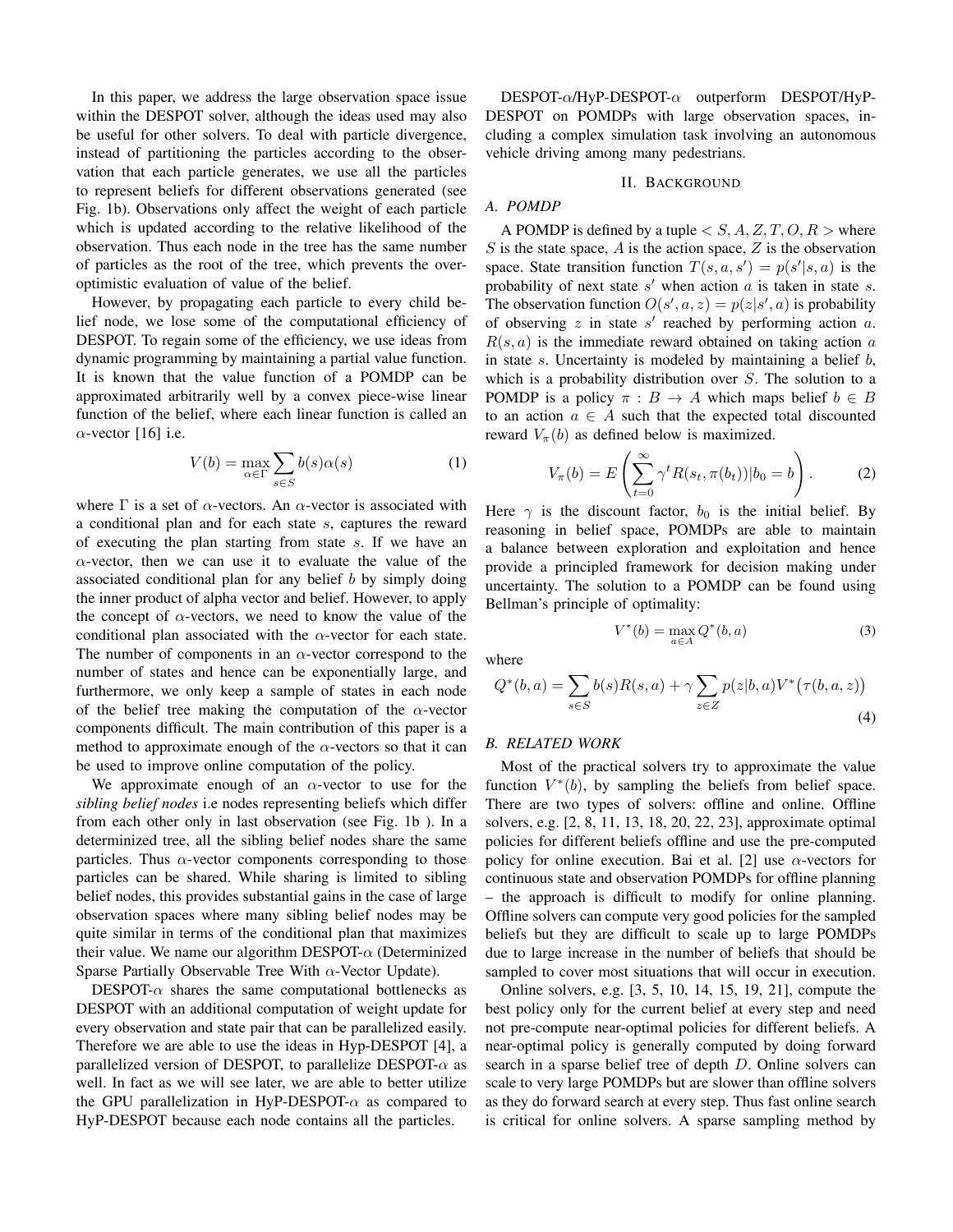Kearns et al. [10] is an online algorithm which can potentially deal with large observation spaces because it samples a fixed number of  $C$  observations for each action branch resulting in tree size of  $O(C^D|A|^D)$ , where |A| is the number of actions. Kearns et al. [10] provide a theoretical performance bound which is independent of the size of the observation space. However the algorithm can be computationally inefficient due to the large tree size and is rarely used in practice.

One of the most widely used online POMDP solver, DESPOT [19], gains computational efficiency by making a tree of size  $|A|^D K$ , using K sampled scenarios. The idea of sampled scenarios is also used by [9, 12] but for offline planning. K is much smaller than  $C^D$  for many problems but DESPOT suffers from the particle divergence problem when the observation space is large. Our approach can be viewed as a mix of SparseSampling and DESPOT. We construct a tree of size  $O(C^D |A|^D)$  like sparse sampling but use determinized scenarios like DESPOT. Determinized scenarios allow us to use  $\alpha$ -vectors to reduce computation.

Another widely used online POMDP solver, POMCP [15] also suffers from particle divergence when the observation space is large. Sunberg and Kochenderfer [21] extended POMCP for POMDPs with large observation space with two approaches: POMCPOW and PFT-DPW. Like DESPOT- $\alpha$ , both the approaches use the idea of weighted particles to address the problem of particle divergence. However, they do not share the value function calculation among different belief nodes and hence would require a much longer planning time to compute near-optimal policy. This is reflected in their experiments where they are not able to outperform DESPOT on large scale problems like Laser Tag and Multilane.

One way of dealing with the issue of particle divergence is to group observations together. We can merge the observations, when the value of the resulting beliefs is maximized by the same  $\alpha$ -vector. Hoey and Poupart [7] try to group observations based on this criteria. However they demonstrate results on POMDPs with very small state space. We are implicitly grouping beliefs whose values are maximised by same  $\alpha$ vector by sharing  $\alpha$ -vectors between sibling belief nodes.

#### **III. OUR APPROACH**

As our algorithm is based on DESPOT, we first give a brief overview of it. For details please see [19].

### A. DESPOT

For fast online search, DESPOT samples K scenarios for the current belief. A *scenario* for a belief  $b$  is a sequence  $\phi = (s_0, \phi_1, \phi_2, ...)$  where  $s_0$  is randomly sampled from b and  $\phi_i$  is a random number sampled from uniform distribution with range  $[0, 1]$ . Scenarios are used to 1) represent belief as a set of particles; 2) determinize the generation of next state and observation for the sampled state using  $\phi_i$  when different actions are applied during forward search. Forward search does explore and backup operations repeatedly as explained below.

1) *Explore:* Exploration consists of multiple *trials* to build a determinized sparse belief tree incrementally. Initially the tree contains only the root node with  $K$  particles representing the current belief  $b_0$ . Then multiple trials are done with each trial traversing a path from root node to a leaf node. The leaf node is then expanded by applying all actions to each particle in the leaf node. The particles which produce same observation for a given action are grouped together and represent the belief for a new belief node. Thus the resulting belief tree (See Fig. 1a) contains all the action edges but only the observation edges that are reachable through sampled scenarios.

To make sure that even the partially constructed tree is able to compute a good policy, heuristics based on upper bound and lower bound [17] on the value of belief nodes are used to guide the search. Default policies can be used to calculate a lower bound and state based heuristics can be used to calculate upper bound on the value of each belief node using Eq. 2 and each belief-action node using Eq. 4. To explore the most promising parts of the tree first, each trial picks the action  $a^*$ that maximizes the upper bound  $(Q(b, a))$  for the belief node  $b$  and the observation  $z^*$  which maximizes weighted excess uncertainty (*WEU*) for child belief node  $b' = \tau(b, a^*, z)$ . WEU is defined as follows:

$$
WEU(b') = p(z|b, a^*)excess(b')
$$
 (5)

$$
= p(z|b, a^*)(\epsilon(b') - \xi \epsilon(b_0)) \tag{6}
$$

where b' is reachable from b through  $a^*$ ,  $z$ .  $\epsilon(b) = \overline{V}(b) - V(b)$ is the gap in the lower bound and upper bound at belief node b and  $\xi$  is a parameter used to control the desired uncertainty level at leaf nodes.

2) Backup: The trial ends when either the maximum depth is reached or *WEU* becomes negative. After that, the lower bound and upper bound are updated for each node encountered during trial using Bellman update Eq. 3, 4.

The trials continue until the desired gap  $\epsilon(b)$  at the root node is reached or the time limit is reached.

## $B.$  DESPOT- $\alpha$

DESPOT- $\alpha$  also does a similar anytime forward search through trials consisting of exploration and backup on sampled scenarios. However instead of propagating only the particles producing the same observation to the child of a belief-action node, we propagate all the particles to the child nodes (Fig. 1b) and update the weights of particles according to relative likelihood of observation  $p(z|s, a)$ . This is similar to a particle filter.  $p(z|s, a)$  values are also generally available for particle filtering. For a belief b, represented by the particle set  $\Phi_b$ , with each particle having weight  $w_b(s)$ , the weight of particles in child belief node  $\tau(b, a, z)$  is:

$$
w_{\tau(b,a,z)}(s') = \frac{p(z|s',a)\sum_{s \in \Phi_b} p(s'|s,a)w_b(s)}{p(z|b,a)} \tag{7}
$$

where  $p(z|b,a) = \sum\limits_{s' \in \Phi_{\tau(b,a,z)}} p(z|s',a) \sum\limits_{s \in \Phi_b} p(s'|s,a) w_b(s).$ 

In our determinized tree, a particle  $s$  transitions to only one particle  $s'$  i.e.  $\Phi_b$  has one to one correspondence with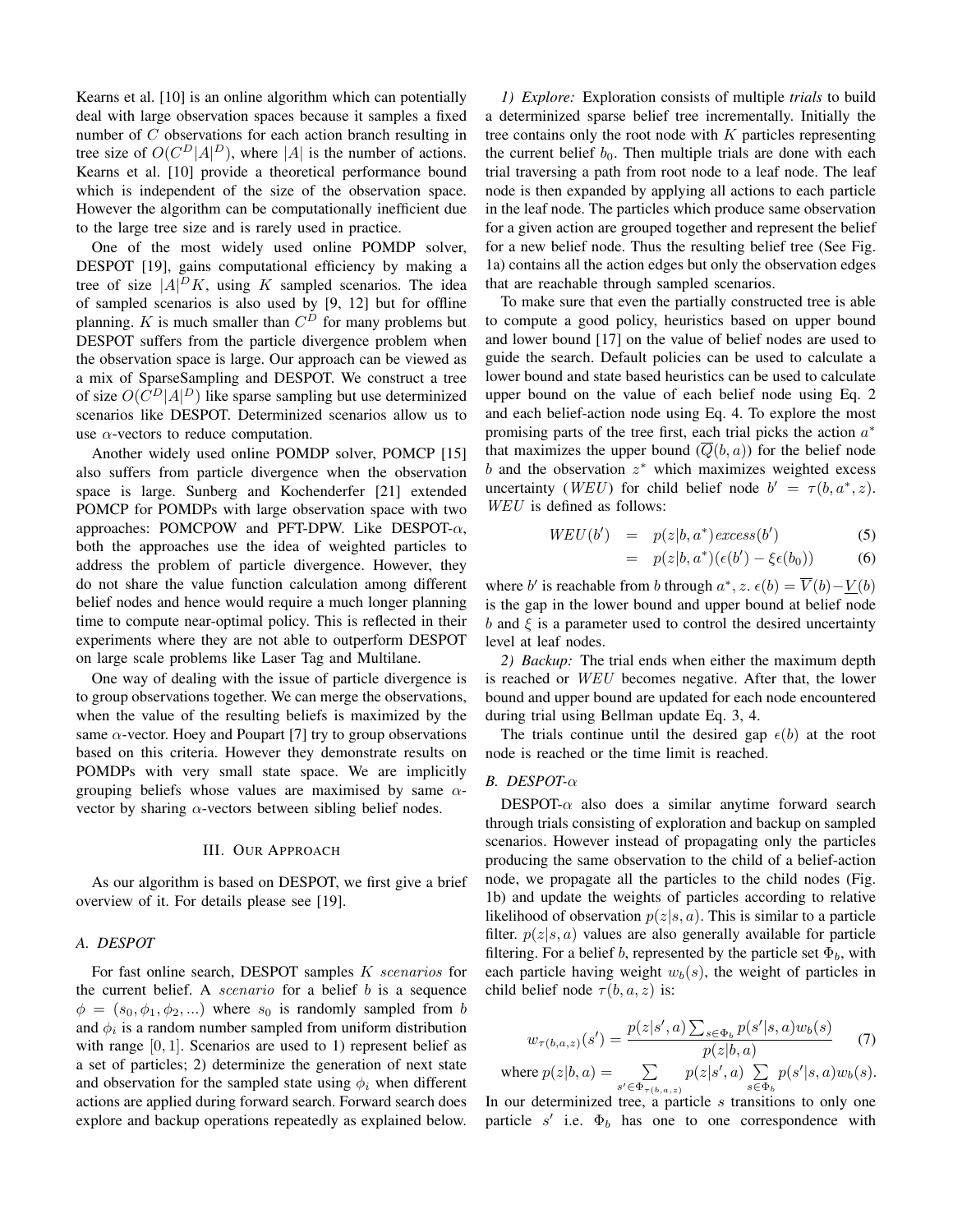$\Phi_{\tau(b,a,z)}$ . Let s' be the particle in  $\Phi_b$  that transitions to particle s' and let  $s_+$  be the particle in  $\Phi_{\tau(b,a,z)}$  to which particle s transitions. Then

$$
p(z|b, a) = \sum_{s' \in \Phi_{\tau(b, a, z)}} w_b(s'_{-}) p(z|s', a) = \sum_{s \in \Phi_b} w_b(s) p(z|s_{+}, a)
$$
\n(8)

and

$$
w_{\tau(b,a,z)}(s') = \frac{p(z|s',a)w_b(s'_-)}{p(z|b,a)}
$$
(9)

The resulting tree is a determinized sparse belief tree as it still contains only the observation branches reachable by sampled scenarios. However every belief-action node can have up to  $C$  child belief nodes: as we do not use observations to decide which particles will go into each child node, we can sample only  $C(\leq K)$  instead of K observations from K scenarios by using only  $C$  out of  $K$  scenarios to generate observations. Always having  $C$  child belief nodes prevents over optimistic evaluation of value of belief but also makes the tree size  $(C|A|)^D$ . As we will see later in this section, we can use  $\alpha$ -vectors to share the computation done for one trial among sibling belief nodes for improving lower bounds.

Note that eventually after few information gathering actions, most of the weight would be concentrated around a few particles in the search tree. Particle filters do re-sampling when this happens. However in the search tree, re-sampling is not required as we only need to estimate the reward which gets discounted as depth increases.

1)  $\alpha$ -Vector Derivation For DESPOT- $\alpha$ : We can use Eq. 3 to calculate the value of belief node approximating belief  $b$  by K particles in set  $\Phi_b$  as follows:

$$
V(b) = \max_{a \in A} Q(b, a)
$$
 (10)

where

$$
Q(b,a) = \sum_{s \in \Phi_b} w_b(s)R(s,a) + \gamma \sum_{z \in C_{b,a}} p(z|b,a)V(\tau(b,a,z))
$$
\n(11)

Unfortunately, the sampled observations may not contain all possible observations. To handle this, we can divide the second term on right hand side in Eq. 11 by a normalization constant  $\eta = \sum_{z \in C_{b,a}} p(z|b, a)$ . However this makes the value of  $\alpha$ vector derived in Eq. 17 dependent on  $\eta$ , which is dependent on the weights of the particles. With this dependency,  $\alpha$ vectors cannot be shared among sibling belief nodes.

To overcome this issue, we assume a dummy observation  $z_{res}$ , that contains all unsampled observations. Thus  $|C_{b,a}| =$  $C + 1$ . When a large enough set of observations is sampled, the probability of  $z_{res}$  is small. We will discuss in section III-B2, how we determine  $p(z_{res}|s, a)$ .

For faster computation, we wish to define the approximate lower bound on value of belief node using  $\alpha$ -vectors as follows:

$$
\underline{V}_n(b) = \sum_{s \in \Phi_b} w_b(s) \alpha_{n,b}(s) \tag{12}
$$

where  $n$  is the depth of the tree below the node. We add it as a subscript only for induction derivation. We show by induction that value function can be defined as above for our determinized sparse belief tree. For leaf nodes i.e.  $n = 0$ , Eq. 12 holds as we can define

$$
\alpha_{0,b}(s) = \alpha_{b_0,\zeta(b)}^{def}(s) = \sum_{t=d}^{\infty} \gamma^d R(s_t, \pi_{def}(b_0, \zeta(b)) | s_d = s)
$$
\n(13)

where  $\zeta(b) = a_0, a_1...a_{d-1}$  is the action sequence followed to reach the leaf node b at depth d. Our default policy  $\pi_{def}$ is only dependent on initial belief  $b_0$  and the action sequence  $\zeta(b)$ . Any fixed-action policy satisfies this. The value of such a policy can be used as a lower bound (See Hauskrecht [6]).

Now suppose Eq. 12 holds for  $n$ . Then

$$
\underline{V}_{n+1}(b) = \max_{a \in A} \bigg\{ \sum_{s \in \Phi_b} w_b(s) R(s, a) + \gamma \sum_{z \in C_{b,a}} p(z|b, a) \underline{V}_n \Big( \tau(b, a, z) \Big) \bigg\}
$$

Substituting value of  $\underline{V}_n(\tau(b,a,z))$  from Eq. 12 and value of  $w_{\tau(b,a,z)}(s')$  from Eq. 9 we get:

$$
\underline{V}_{n+1}(b) = \max_{a \in A} \Big\{ \sum_{s \in \Phi_b} w_b(s) R(s, a) +
$$
\n
$$
\gamma \sum_{z \in C_{b,a}} \sum_{s' \in \Phi_{\tau(b,a,z)}} w_b(s') p(z|s', a) \alpha_{n,\tau(b,a,z)}(s') \Big\}
$$
\n
$$
= \max_{a \in A} \Big\{ \sum_{s \in \Phi_b} w_b(s) R(s, a) +
$$
\n
$$
\gamma \sum_{z \in C_{b,a}} \sum_{s \in \Phi_b} w_b(s) p(z|s_+, a) \alpha_{n,\tau(b,a,z)}(s_+) \Big\} \quad (15)
$$

For node at level  $n + 1$ , we can re-write Eq. 15 as:

$$
\underline{V}_{n+1}(b) = \sum_{s \in \Phi_b} w_b(s) (\alpha_{n+1,b}(s)) \ s.t. \ \alpha_{n+1,b}(s) = \alpha_{n+1,b}^{a^*}(s) \tag{16}
$$
\nwhere  $a^* = \arg \max_{a \in A} \left\{ \sum_{s \in \Phi_b} w_b(s) \alpha_{n+1,b}^a(s) \right\}$  with\n
$$
\alpha_{n+1,b}^a(s) = R(s,a) + \gamma \sum_{z \in C_{b,a}} p(z|s_+,a) \alpha_{n,\tau(b,a,z)}(s_+)
$$
\n(17)

As sibling belief nodes share the same set of *scenarios* with different weights,  $\alpha$ -vector calculated for one belief node can be used to calculate approximate lower bound for the sibling belief nodes by simply doing an inner product of weights of the particles and the  $\alpha$ -vector. This allows us to provide an approximation without expanding those nodes. If the observations result in similar beliefs in terms of the conditional plan which maximizes their values, which we believe would often hold for very large observation space, the approximation will be effective.

The  $\alpha$ -vectors only provide approximate lower bounds for the belief node values. For better exploration, we also need to update the upper bounds on sibling belief node values. We use SAWTOOTH approximation [6] for this.

2)  $z_{res}$  Observation Probability: In order to increase the weight on the sampled observations, we try to minimize the probability assigned to  $z_{res}$  by re-weighting  $p(z|s', a)$ . Let

$$
\eta_{max} = \max_{s'} \sum_{z \in C_{b,a} \setminus z_{res}} p(z|s', a)
$$
 (18)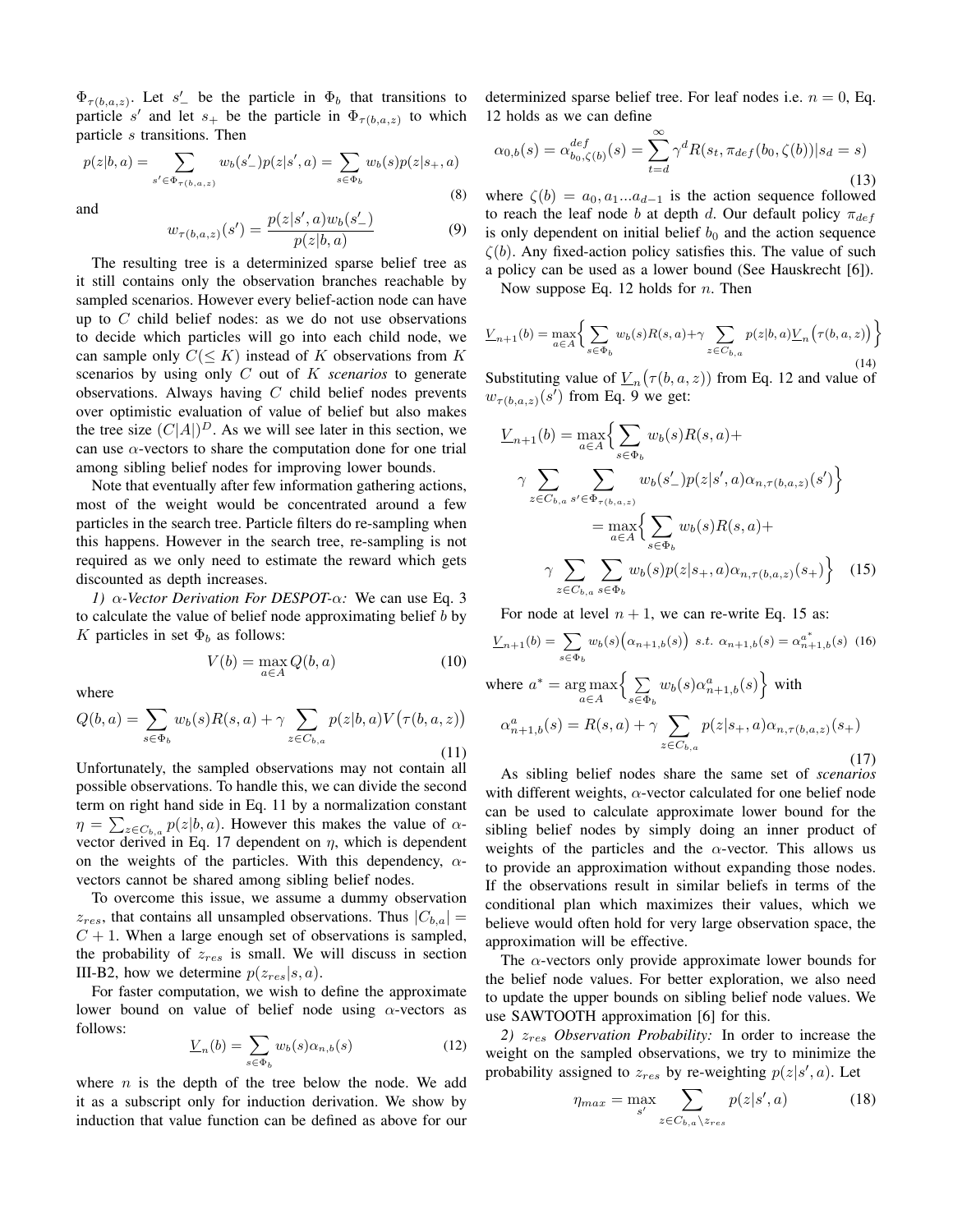Then let  $l(z|s', a) = p(z|s', a)/\eta_{max}$  and  $l(z_{res}|s', a) = 1 \sum_{z \in C_{b,a}\setminus z_{res}} l(z|s',a)$ . Using  $l(z|s',a)$  instead of  $p(z|s',a)$ increases the weight on the sampled observations while keeping the probabilities proportional to the original probability distribution. This also allows us to use  $p(z|s', a)$  values which are only proportional to true probability values. Experimental results show that this works well in practice.

Algorithms 1-5 provide pseudo-code of DESPOT- $\alpha$ . Since many belief nodes can be reached by same action sequence and differ only in observation branches, we store action sequence data  $(AD)$  for each action sequence encountered. An entry in AD for a sequence  $\zeta(b)$  is a tuple  $\langle P, Z, R, L, \alpha^{def}, \overline{\alpha}^{def}, \overline{\alpha}^{pp} \rangle$  where P is the set of particles,  $Z$  is a set of up to  $C$  sampled observations,  $R$  is the immediate rewards,  $L$  is observation likelihoods for each sampled observation and particle,  $\alpha^{def} = \alpha_{b_0, \zeta(b)}^{def}$  is default lower bound alpha vector,  $\overline{\alpha}^{def}$  is the default upper bound vector and  $\overline{\alpha}^{pp}$  is upper bound per particle.

Default upper bound is computed as an inner product of default upper bound for each particle with particle weights. Thus we store the default upper bound value for each particle in  $\overline{\alpha}^{def}$ .  $\overline{\alpha}^{pp}$  is stored for sawtooth approximation as it represents upper bound for beliefs at extreme corners. This data can be used by all the child belief nodes which are reached from root node following the same action sequence. Thus we only need to make  $K|\vec{A}|^D$  calls to transition model and  $CK|A|^D$  to observation model.

We maintain the best  $\alpha$ -vector for each belief node along with the lower bound value. During backup, in addition to updating the lower/upper bounds of the nodes visited during the trial, we also update the lower/upper bounds of sibling nodes (See algorithm 3, 5). Thus we need fewer trials.

Even though we need fewer trials than DESPOT, for a given trial we have to do more computation to calculate lower/upper bounds using default policy for all the  $K$  particles while expanding a node. We also need to compute  $p(z|s', a)$  for all C child nodes which is  $\mathcal{O}(KC)$  operation. If the problem scale in terms of number of actions or number of particles  $K$ is large, or if the default policies have very long horizon, we might not be able to do enough number of trials. Therefore, we parallelize the tree search as discussed next.

# C. HyP-DESPOT- $\alpha$

HyP-DESPOT [4] is a parallel tree search algorithm which parallelizes sparse belief tree search in DESPOT. CPU threads do EXPLORE and BACKUP (lines 7-11 in Alg. 1) and invoke GPU kernels for EXPAND i.e transition each particle to next state for different actions and calculate lower/upper bound (Line 4 in Alg. 4). We can use the same framework to parallelize our search. Since the particles do not diverge during search, we can better utilize GPU parallelization as we will always have K particles to expand in parallel. Our EXPAND algorithm contains additional calculation of  $p(z|s', a)$  for each state observation pair (Line 5 in Alg. 4). For this we simply add an additional GPU kernel during node expansion which parallelizes  $|A| K C$  operations. We do not currently parallelize Algorithm 1: BUILDDESPOTALPHA $(b_0)$ 

- 1 Sample randomly a set  $\Phi_{b_0}$  of K scenarios from the current belief  $b_0$ . Assign weight of  $1/K$  to each particle.
- 2 Create a new DESPOT  $D$  with a single node  $b_0$  as the root. Initialize  $AD \leftarrow \{\}, \zeta(b_0) \leftarrow \emptyset$ . Compute  $\alpha^{def}$ ,  $\overline{\alpha}^{def}$ ,  $\overline{\alpha}^{pp}$  for each particle in  $\Phi_{b_0}$ .
- 3  $AD(\zeta(b_0)) \leftarrow \langle \Phi_{b_0}, \emptyset, \emptyset, \emptyset, \alpha^{def}, \overline{\alpha}^{def}, \overline{\alpha}^{pp} \rangle.$

4  $\alpha_{b_0} \leftarrow \alpha^{def}$ .

5 Compute lower, upper bound  $(\underline{V}(b_0), \overline{V}(b_0))$  by dot product of  $\alpha^{def}$  and  $\overline{\alpha}^{def}$  with particle weights.  $\overline{\mathbf{v}}(h_0) \leftarrow \overline{V}(h_0) - V(h_0)$ 

$$
\mathbf{6} \ \epsilon(\mathbf{0}_0) \leftarrow \mathbf{v} \ (\mathbf{0}_0) - \mathbf{v} \ (\mathbf{0}_0)
$$

7 while  $\epsilon(b_0) > \epsilon_0$  and the total running time is  $\epsilon T_{\text{max}}$  do  $b \leftarrow$  EXPLORE $(\mathcal{D}, b_0)$ . 8

9  $\text{BACKUP}(\mathcal{D}, b)$ .

$$
10 \quad \epsilon(b_0) \leftarrow \overline{V}(b_0) - V(b_0)
$$

11 end

12 **return** arg max  $\alpha_{b_0}^a$ 

 $a \in A$ 

| <b>Algorithm 2:</b> EXPLORE( $D, b$ ) |                                                                               |  |  |
|---------------------------------------|-------------------------------------------------------------------------------|--|--|
|                                       | <b>1 while</b> $depth(b) \leq D$ and $WEU(b) > 0$ <b>do</b>                   |  |  |
|                                       | EXPAND $(b, \mathcal{D})$ if b is a leaf node in $\mathcal{D}$ .<br>2 $\vert$ |  |  |
|                                       | $3 \mid a^* \leftarrow \arg \max_{a \in A} \overline{Q}(b, a).$               |  |  |
|                                       | 4 $z^* \leftarrow \arg \max_{z \in Z_{h,a^*}} WEU(\tau(b,a^*,z)).$            |  |  |
|                                       | $5 \mid b \leftarrow \tau(b, a^*, z^*).$                                      |  |  |
|                                       | 6 end                                                                         |  |  |
|                                       | $\,$ 7 return $b.$                                                            |  |  |

the weight computation (Lines 15-16 in Algorithm 4) because latency of copying weights to and from GPU memory is higher than doing the inner product computation. If the number of sampled scenarios are so large that the computation time exceeds memory latency then we can parallelize this part too.

#### IV. EXPERIMENTS

To evaluate (HyP-)DESPOT- $\alpha$ , we run it on the following problems with large observation spaces in simulation: 1) TigerI 2) Danger Tag 3) RockSample 4) Navigation in partially known map 5) Multi-agent rock sample 6) Car driving among pedestrians. We compare the results of DESPOT- $\alpha$  with the state-of-the art online POMDP solver DESPOT for all these problems. We choose DESPOT as a baseline because only DESPOT has a parallel version available which can scale to very large problems and compute policy for time-critical task like car driving in just 0.1 seconds.

We compare HyP-DESPOT- $\alpha$  with HyP-DESPOT for last 3 problems as they are all large scale problems, with large state or action space along with large observation space. For all the experiments, we set  $C = 10$  for (HyP-)DESPOT- $\alpha$ . Planning time for all the problems is fixed at 1 sec except for car driving problem for which it is 0.1 sec. From the results in Table I and II, we can see that DESPOT- $\alpha$  and HyP-DESPOT- $\alpha$  perform much better as compared to DESPOT and HyP-DESPOT.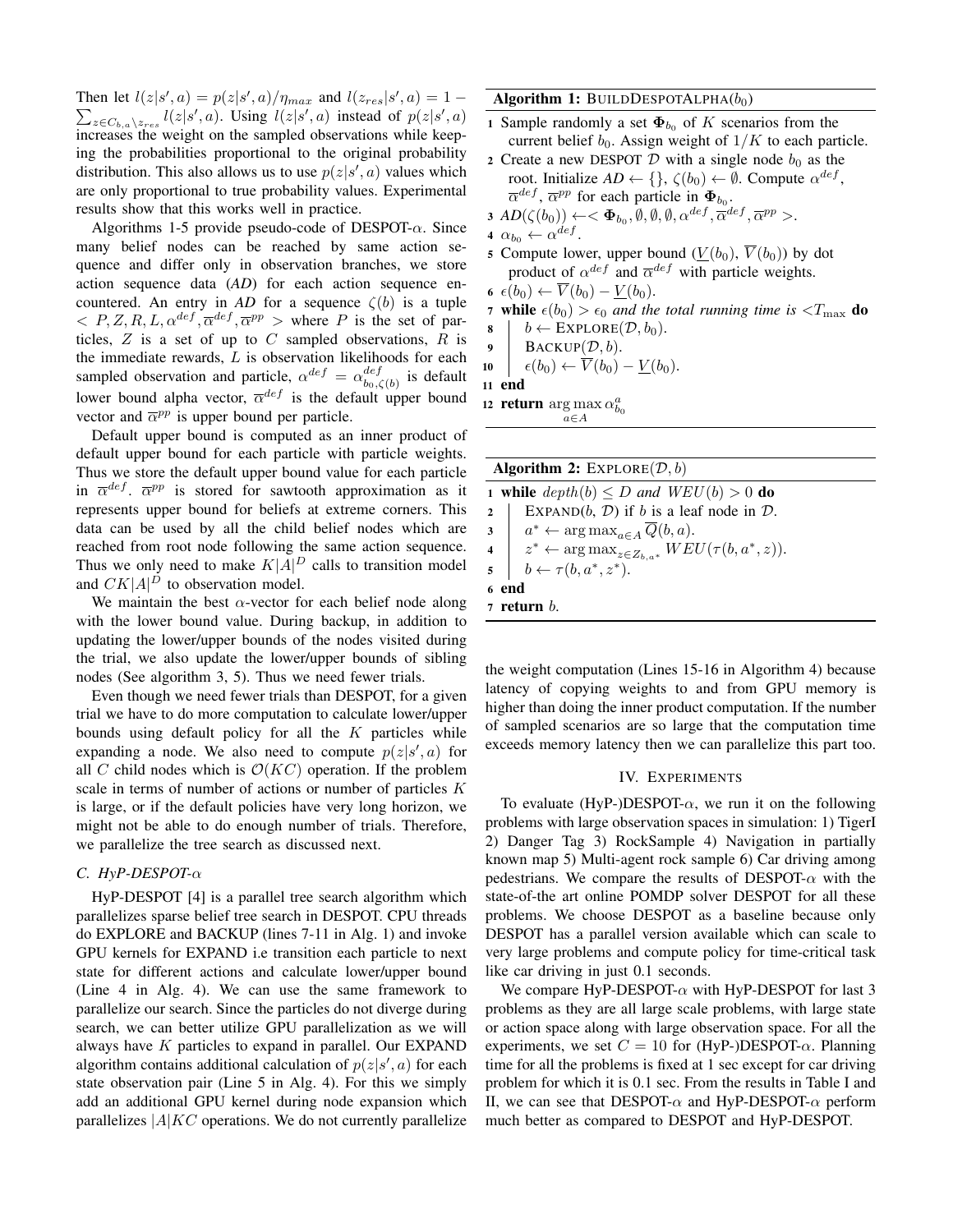## Algorithm 3: BACKUP $(D, b)$

|              | <b>1 for</b> each node x on the path from b to the root of $D$ do                              |  |  |  |  |
|--------------|------------------------------------------------------------------------------------------------|--|--|--|--|
| $\mathbf{2}$ | if x is not a leaf node in $D$ then                                                            |  |  |  |  |
| 3            | Compute <i>new</i> $\alpha_x$ , $\underline{V}(x)$ using Eq. 16                                |  |  |  |  |
|              | if new $\underline{V}(x) > \underline{V}(x)$ then                                              |  |  |  |  |
| 5            | $\underline{V}(x) \leftarrow new \underline{V}(x)$                                             |  |  |  |  |
| 6            | $\alpha_x \leftarrow new \alpha_x$                                                             |  |  |  |  |
|              | end                                                                                            |  |  |  |  |
| 8            | Compute <i>new</i> $\overline{V}(x)$ , $AD(\zeta(b))$ . $\overline{\alpha}^{pp}$ using Eq. 10. |  |  |  |  |
|              | Update $\overline{V}(x)$ , $AD(\zeta(b))$ . $\overline{\alpha}^{pp}$ if > new value.           |  |  |  |  |
| 9            | end                                                                                            |  |  |  |  |
| 10           | UPDATESIBLING(x,y) for each sibling $y$ of $x$ .                                               |  |  |  |  |
| 11           |                                                                                                |  |  |  |  |

Algorithm 4:  $EXPAND(b, D)$ 

1 foreach  $a \in A$  do Add a new node  $(b, a)$  as child of b in  $D$ .  $\overline{2}$  $\overline{\mathbf{3}}$ if  $\zeta(b)$ ,  $a \notin AD$  then Collect  $P, Z, R$  by applying action  $\alpha$  to each  $\overline{4}$ particle in  $AD(\zeta(b))$ . P. Compute  $\alpha^{def}, \overline{\alpha}^{def}$ ,  $\overline{\alpha}^{pp}$  using default policy for each particle in P  $L(z, s') \leftarrow p(z|s', a)$  for each  $z \in Z$ ,  $s' \in P$ . 5 Compute  $\eta_{max}$  using Eq 18 and use it to 6 reweight  $L(z, s')$  for each  $z \in Z$ ,  $s' \in P$ .  $L(z_{res}, s') \leftarrow l(z_{res}|s', a)$  for each  $s' \in P$ .  $\overline{7}$  $Z \leftarrow Z \cup z_{res}$  $\bf{8}$  $AD(\zeta(b),a) \leftarrow$ 9 end  ${\bf 10}$  $\langle P, Z, R, L, \alpha^{def}, \overline{\alpha}^{def}, \overline{\alpha}^{pp} \rangle \leftarrow AD(\zeta(b), a)$ 11 foreach  $z \in Z$  do  $12\,$ Add a new node  $\tau(b, a, z)$  as child of b, a in D. 13  $\alpha_{\tau(b,a,z)} \leftarrow \alpha^{def}$ . 14 Compute  $w_{\tau(b,a,z)}$  using Eq 9 for each  $s' \in P$ . 15 Compute bounds  $(\underline{V}(\tau(b, a, z)), \overline{V}(\tau(b, a, z)))$  by 16 dot product of  $\alpha^{def}$  and  $\overline{\alpha}^{def}$  with  $w_{\tau(b,a,z)}$ . 17 end 18 end

Results also show that HyP-DESPOT- $\alpha$  can leverage GPU parallelization better than HyP-DESPOT as we see a wider performance gap between HyP-DESPOT- $\alpha$  and DESPOT- $\alpha$  as compared to HyP-DESPOT and DESPOT. Next, we describe the test problems and discuss the results.

## A. TigerI

In the original tiger problem, a tiger is hidden behind one of the 2 doors. Thus there are 2 states, Tiger Left (TL) and Tiger Right (TR). The robot can either open one of the doors or listen to the tiger. Opening a door with the tiger leads to a high penalty of  $-100$ . Opening the other door gives a reward of 10. The Listen action tells whether the tiger is behind the left door (Observation = TL) or the right door (Observation = TR) with some error. Thus there are 2 observations. The optimal policy is to listen before opening the door. The number of times one

# Algorithm 5: UPDATESIBLING( $b_{trial}$ ,  $b_{sib}$ )

1 Compute  $\underline{V}'(b_{sib})$  as dot product of  $w_{b_{sib}}$  and  $\alpha_{b_{trial}}$ 

- 2 if  $\underline{V}'(b_{sib}) > \underline{V}(b_{sib})$  then
- $\underline{V}(b_{sib}) \leftarrow \underline{V}'(b_{sib})$  $\overline{\mathbf{3}}$

 $\alpha_{b_{sib}} \leftarrow \alpha_{b_{trial}}$  $\overline{\mathbf{4}}$ 

5 end

6 Compute  $\overline{V}'(b_{sib})$  using SAWTOOTH Aprroximation with values  $\overline{V}(b_{trial})$  and  $AD(\zeta(b_{trial}))\cdot \overline{\alpha}^{pp}$ . 7 Update  $\overline{V}(b_{sib})$  if  $\overline{V}'(b_{sib}) < \overline{V}(b_{sib}).$ 

should listen depends on the accuracy of the listen action.

For the version with a large observation space, we discretize a continuous observation  $z$  that is between 0 and 1 into  $N$ levels. To demonstrate the problem with information gathering when observation space is large, we define 2 listen actions:  $L1$ and L2. L1 is less accurate and has reward of  $-1$ . L2 is more accurate but has reward of  $-1.2$ . We define:

$$
p(z|s, a) = \begin{cases} \frac{g(z, s)}{\mathcal{N}(s, a)}, & \text{if } z \in [u(a), u(a) + \epsilon) \cup [l(a) - \epsilon, l(a)]\\ 0, & \text{otherwise} \end{cases}
$$
(19)

where  $\mathcal{N}(s, a)$  is a normalizing constant. We set  $g(z, s) = z$ for  $s = TR$  and  $g(z, s) = 1 - z$  for  $s = TL$ , i.e. if the tiger is on the right, larger values of  $z$  have larger probability, and if the tiger is on the left, smaller values of  $z$  have larger probability. The effect of different actions is controlled by the support of observations that have nonzero probability; more accurate action  $L2$  allows non-zero probability for observations near 1 and 0, i.e.  $u(L2) = 0.9$  and  $l(L2) = 0.1$ , while less accurate action L1 allows non-zero probability near 0.5, i.e.  $u(L1) = 0.65$  and  $l(L1) = 0.35$ . For experiments, we set  $\epsilon = 0.1$ ,  $N = 100000$ . The observation space size for each action is  $2\epsilon N = 20000$ . For DESPOT,  $K = 500$  gives best results. For DESPOT- $\alpha$ , we set  $K = 100$ .

In DESPOT search tree,  $L1$  and  $L2$  will produce exactly same child belief nodes. Since reward for  $L2$  is less than  $L1$ , value of  $L2$  will always be lower than  $L1$ . Thus DESPOT will never choose  $L2$ , a better information gathering action, leading to a lower reward.

# **B.** Danger Tag

Danger Tag is a modified version of Laser Tag problem described in [19]. The robot has to tag the opponent but does not know its location. It can only estimate its position based on distance estimates in 8 directions from the laser sensor. Thus the observation is a set of 8 integers. For a  $14 \times 14$ grid, the observation space is  $\sim 10^8$ . The robot can move in 8 directions in a map which contains some danger cells (See Fig. 2a). If it steps on danger cells, it gets a high penalty of  $-100$ ,  $-1$  otherwise. With a probability of 0.3, it can move either clockwise or anti-clockwise of the intended direction. It gets a reward of 100 on tagging the opponent correctly.

In this setting, the diagonal path is sub-optimal because of high probability of stepping on a danger cell. Fig. 2c shows that DESPOT still takes the diagonal path. This is because optimizing for each individual particle makes DESPOT think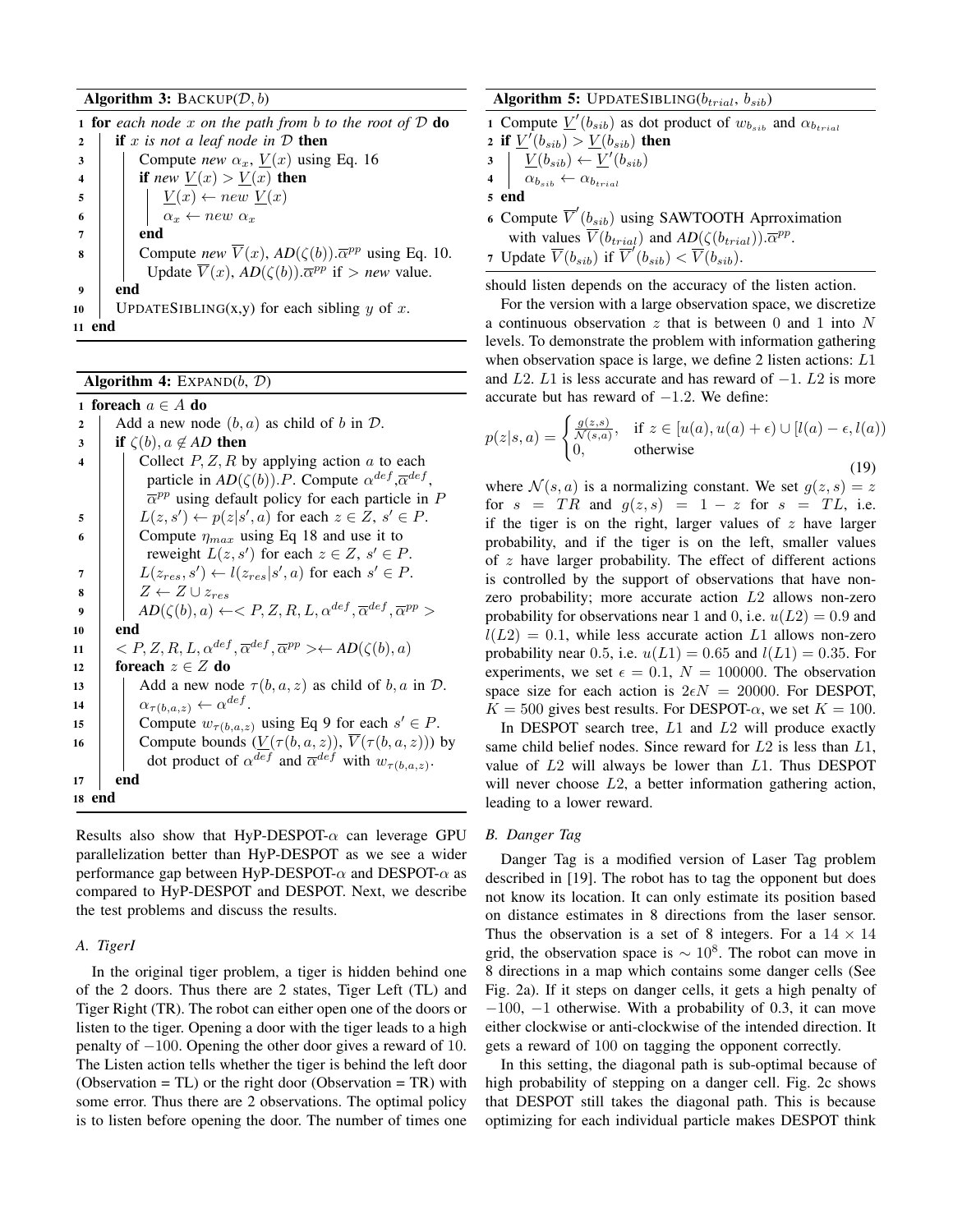

Fig. 2: b) and c) show the frequency of robot positions during 500 runs. Red means higher frequency.

that it will be able to find a diagonal path without stepping onto danger cells, giving a high value to the diagonal path. When there are multiple particles in the belief node as is the case with DESPOT- $\alpha$ , using the diagonal path for one particle would result in some other particle stepping onto danger cells. This decreases the value of the diagonal path. See Fig. 2b.

# C. Navigation in partially known map

This is similar to navigation problem in [4]. The robot has to navigate in a  $13 \times 13$  map (See Figure 3a) with fixed (black cells) and unknown (grey cells) obstacles to reach the goal through one of the gates. The robot has uncertainty about its own position and the unknown obstacles in the map. It has 9 actions, one for movement in each direction and one STAY action where the robot does not move and only observes neighbouring cells. After each action, the robot can observe 16 surrounding cells (2 cells in each direction). The observation tells the robot whether the cell is occupied or not with 0.2 noise. Thus the observation space is 16 dimensional with a size of  $2^{16}$ . STAY action has a penalty of 0.2 while move actions have a penalty of 0.1. Colliding with an obstacle results in a penalty of  $-1$ . Reaching the goal gives a reward of 20. This problem has a very large state space of  $169 \times 2^{124}$ .

This problem is different from the other problems because all the actions gather information equally and there is no policy which performs better only under uncertainty. Thus even though the observation space is large, particle divergence does not affect the policy much. To compute the optimal-policy, the key requirement is that the search tree is deep enough to find the goal during search. Thus DESPOT- $\alpha$  performs worse than DESPOT in this problem due to its additional computation overhead of expanding all the particles in nodes during trials. With a 60 step random action default policy, this requires lot of computation. In contrast, DESPOT can quickly search deeper for nodes with just one particle and find the goal. However GPU parallelization alleviates this computation overhead. HyP-DESPOT- $\alpha$  is able to perform even better that HyP-DESPOT because it leverages GPU parallelization better.

1) Navigation I: To see the effect of different information gathering actions, we set the observation noise of the STAY action to 0.002 and move actions to 0.4. DESPOT- $\alpha$  outperforms DESPOT in this setting. See Navigation Iin Table I.

# D. Rock Sample(RS)

Rock Sample $(m, n)$  is a standard benchmark POMDP problem ([17, 19]). The robot needs to collect good rocks from  $n$  rocks which can be either good or bad while moving in a



Fig. 3: Problems for evaluation of HyP-DESPOT- $\alpha$ . a) Navigation in a partially known map b) Multi-agent rocksample c) Car Driving among pedestrians

 $m \times m$  map (see Fig. 3b). The robot has a sensor to check whether the rock is good or bad. The accuracy of information decreases exponentially with the distance of the rock from the robot. Sampling a good rock gives reward of 10, and sampling a bad rock gives a penalty of  $-10$ . The robot can exit the map from the East side and get a reward of 10. The number of actions is  $n+5$ , n CHECK actions, 4 move actions, 1 SAMPLE action. We make the observation space large in the same way as in Tiger problem with the support of the observations depending on distance of the robot from the rock which is being checked and  $\epsilon$  as 0.1. We did experiments with 10, 15 and 20 rocks.  $m$  is 20 for 20 rocks and 15 for 10 and 15 rocks. We get best results at  $K = 50$ . DESPOT- $\alpha$  performs better than DESPOT (See Table II) because DESPOT makes the robot do the CHECK actions repeatedly instead of moving as particle divergence makes it think that the CHECK action allows it to identify all the rocks correctly.

1) Multi-Agent Rock Sample(MARS): As described in [4], MARS has 2 agents for collecting rocks. This makes action space size  $(n+5)^2$ . Thus we have very large  $|A| = 225, 400$ , 625 for 10, 15 and 20 rocks. Still both DESPOT- $\alpha$  and HyP-DESPOT- $\alpha$  perform better than DESPOT and HyP-DESPOT respectively. See Table I.

We also compare (HyP)-DESPOT- $\alpha$  running on large observation version with (HyP)-DESPOT running on the original version of the problem with only 2 observations for CHECK action ((HyP)-DESPOT-DIS). See Table III. We can say that (HyP)-DESPOT-DIS is using prior information to reduce the observation size to 2. Still, HyP-DESPOT- $\alpha$  which does not use any prior information is as good as HyP-DESPOT-DIS for MARS upto  $|A| = 400$ . There is only a slight difference at  $|A| = 625$ . DESPOT- $\alpha$  also performs as well as DESPOT-DIS for the single agent rock sample but worse for MARS. This is expected because of very high computational overhead with large number of actions.

## E. Car driving among pedestrians

This problem is same as in  $[1, 4]$ . The robot car has to drive along a straight line among pedestrians (See Fig. 3c.) which can be going in two different directions. Speed of the robot is controlled by POMDP planner which can take 3 actions: ACCELERATE, DECELERATE, MAINTAIN. All pedestrians are assumed to be moving with same speed but have Gaussian noise in their heading direction. The car is equipped with LIDAR, which gives it an estimate of the positions of the pedestrians. However the goal of each pedestrian is unknown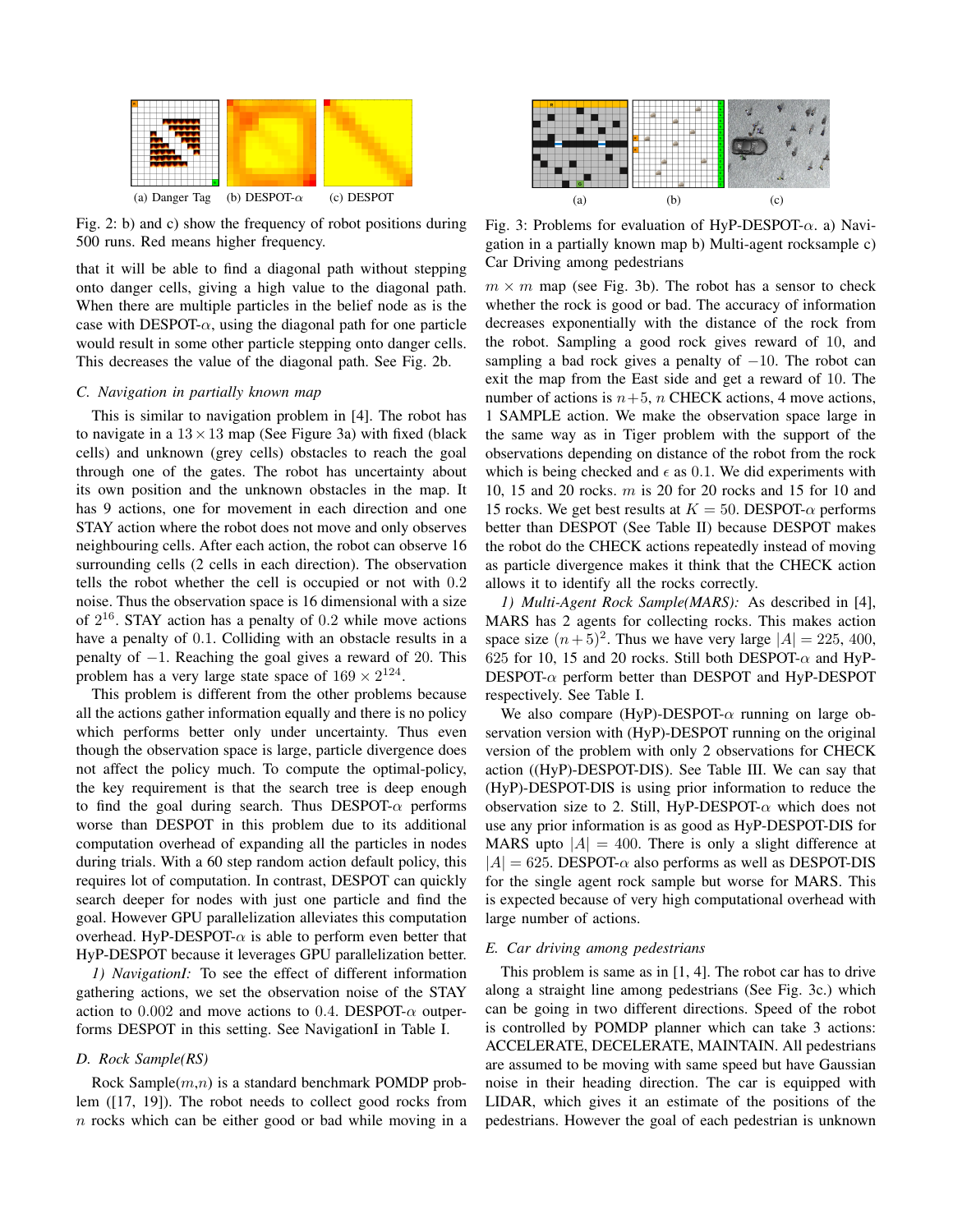TABLE I: Average total discounted reward achieved by (HyP-)DESPOT and (HyP-)DESPOT- $\alpha$  for large scale problems.

|                      | Navigation      | <b>NavigationI</b> | MARS(15,10)    | MARS(15, 15)   | MARS(20.20)      | Car Driving      |
|----------------------|-----------------|--------------------|----------------|----------------|------------------|------------------|
| Z                    | $2^{16}$        | $2^{16}$           | $20000^2$      | $20000^2$      | $20000^2$        | $> 10^{65}$      |
| <b>DESPOT</b>        | $6.16 \pm 0.20$ | $0.45 + 0.20$      | $17.31 + 0.36$ | $13.25 + 0.43$ | $12.52 \pm 0.38$ | $-8.52 \pm 0.14$ |
| $DESPOT-\alpha$      | $4.79 + 0.20$   | $2.08 + 0.20$      | $24.02 + 0.31$ | $16.98 + 0.35$ | $13.44 + 0.33$   | $-7.96 \pm 0.09$ |
| HyP-DESPOT           | $6.88 \pm 0.19$ | $2.50 + 0.22$      | $23.61 + 0.50$ | $27.66 + 0.41$ | $20.01 + 0.51$   | $-7.92 + 0.06$   |
| HyP-DESPOT- $\alpha$ | $7.76 \pm 0.16$ | $6.21 + 0.18$      | $42.43 + 0.32$ | $52.37 + 0.31$ | $49.18 \pm 0.33$ | $-6.70 + 0.04$   |

TABLE II: Average total discounted reward by DESPOT and DESPOT- $\alpha$  for relatively small scale problems.

|                  | TigerI           | Danger Tag      | RS(15.10)       | RS(15.15)       | RS(20, 20)     |
|------------------|------------------|-----------------|-----------------|-----------------|----------------|
| Z                | 20000            | $\sim 10^8$     | 20000           | 20000           | 20000          |
| <b>DESPOT</b>    | $-3.96 \pm 0.24$ | $-21.99 + 1.87$ | $9.38 \pm 0.21$ | $4.80 \pm 0.29$ | $3.31 + 0.11$  |
| DESPOT- $\alpha$ | $6.19 + 0.23$    | $-4.48 + 0.79$  | $32.72 + 0.25$  | $40.75 + 0.41$  | $36.43 + 0.24$ |

TABLE III: Average total discounted reward by (HyP-)DESPOT- $\alpha$  for large observation (MA)RS and (HyP-)DESPOT for original (MA)RS with 2 observations.

|                      | RS(15,10)        | RS(15, 15)       | RS(20,20)        |
|----------------------|------------------|------------------|------------------|
| <b>DESPOT-DIS</b>    | $32.25 \pm 0.25$ | $39.29 \pm 0.41$ | $37.40 \pm 0.21$ |
| DESPOT- $\alpha$     | $32.72 \pm 0.25$ | $40.75 \pm 0.41$ | $36.43 \pm 0.24$ |
|                      | MARS(15,10)      | MARS(15, 15)     | MARS(20,20)      |
| <b>DESPOT-DIS</b>    | $41.52 \pm 0.25$ | $31.87 \pm 0.41$ | $14.96 \pm 0.35$ |
| DESPOT- $\alpha$     | $24.02 \pm 0.31$ | $16.98 \pm 0.35$ | $13.44 \pm 0.33$ |
| HyP-DESPOT-DIS       | $43.07 \pm 0.34$ | $51.09 \pm 0.43$ | $55.60 \pm 0.39$ |
| HyP-DESPOT- $\alpha$ | $42.43 \pm 0.32$ | $52.37 + 0.31$   | $49.18 \pm 0.33$ |

and has to be estimated by using the action-observation history. There is a very high penalty of  $-1000$  on collision with pedestrians. Every step gets a reward of  $-0.5$ . Higher car speed and smooth driving is encouraged by giving some additional positive reward. For details, see [1]. The solution for this problem can be directly transferred to the real robot car driving among pedestrians as shown in  $[1, 4]$ .

For this problem, in the true observation model, the pedestrian position is fully observed and particle weights are updated using a noisy transition model. During DESPOT- $\alpha$ forward search, we assume a deterministic transition model and update the weights using only the observation model. Therefore we cannot use true observation model and instead use a noisy observation model defined as a unit variance multivariate Gaussian with position of pedestrians in  $s$  as mean. 12 nearest pedestrians are considered. The belief update after executing a step is done using the true transition and observation model for both DESPOT and DESPOT- $\alpha$ .

The default lower bound policy used by DESPOT is not a fixed action policy and does not provide a valid lower bound for DESPOT- $\alpha$ . Therefore we use a different default policy which does DECELERATE if car speed is non zero and MAINTAIN after that. As car speed is fully observable, all the particles have same car speed in initial belief. Thus car speed summarizes  $b_0, \zeta(b)$  and can be used to decide next action. Performance of (HyP-)DESPOT degrades with this default policy. Thus we do not change the default policy

TABLE IV: Performance comparisons of (HyP-)DESPOT and (HyP-)DESPOT- $\alpha$  on the autonomous driving task.

|                               | Collision rate         | Traveled distance |
|-------------------------------|------------------------|-------------------|
| DESPOT $(K=200)$              | $0.001397 \pm 0.00011$ | $12.171 \pm 0.05$ |
| DESPOT- $\alpha$ (K=100)      | $0.001344 \pm 0.00010$ | $14.948 \pm 0.03$ |
| $HvP-DESPOT$ ( $K=1000$ )     | $0.000431 \pm 0.00006$ | $11.898 \pm 0.07$ |
| HyP-DESPOT- $\alpha$ (K=1000) | $0.000291 \pm 0.00004$ | $15.490 + 0.03$   |

for (HyP-)DESPOT. (HyP-)DESPOT- $\alpha$  is able to outperform (HyP-)DESPOT which uses a better default policy, using only a fixed action default policy. See Table I.

 $HyP-DESPOT-\alpha$  computes a policy which makes the car cover more distance while having a lower collision rate (number of collisions per meter). See Table IV. DESPOT- $\alpha$ also performs better than DESPOT, although the difference in performance is not substantial because DESPOT- $\alpha$  cannot plan with more than 100 particles in 0.1 sec. With 100 particles many collisions are not sampled during planning, leading to a higher collision rate. Beyond 100 particles, DESPOT is also not able to do many trials. Still it performs best at  $K = 200$  as it mostly follows the very good hand designed default policy.

## V. CONCLUSION

We have provided an online POMDP solver which can deal with both large state and observation spaces. Through our experiments, we have shown that our algorithm can generate significantly better policy when the observation space is large and can scale to complex real world problems which require very fast decision making and have complex dynamics. To the best of our knowledge this has not been demonstrated before.

#### **VI. FUTURE WORK**

Apart from sub-optimal policy computation due to particle divergence, another main issue in planning with very large observations like images, 3D maps etc. is the slow generation of observations which makes forward search prohibitively slow. DESPOT- $\alpha$  can possibly solve this issue as it requires only  $p(z|s, a)$  instead of the actual observation during planning. In future we would like to explore if we can speed up forward search using this property. Also we would like to obtain theoretical performance bounds for our algorithm.

#### **ACKNOWLEDGMENTS**

We would like to thank PanPan Cai for the insights and tips for GPU parallelization. This work is supported by MOE AcRF grant MOE2016-T2-2-068.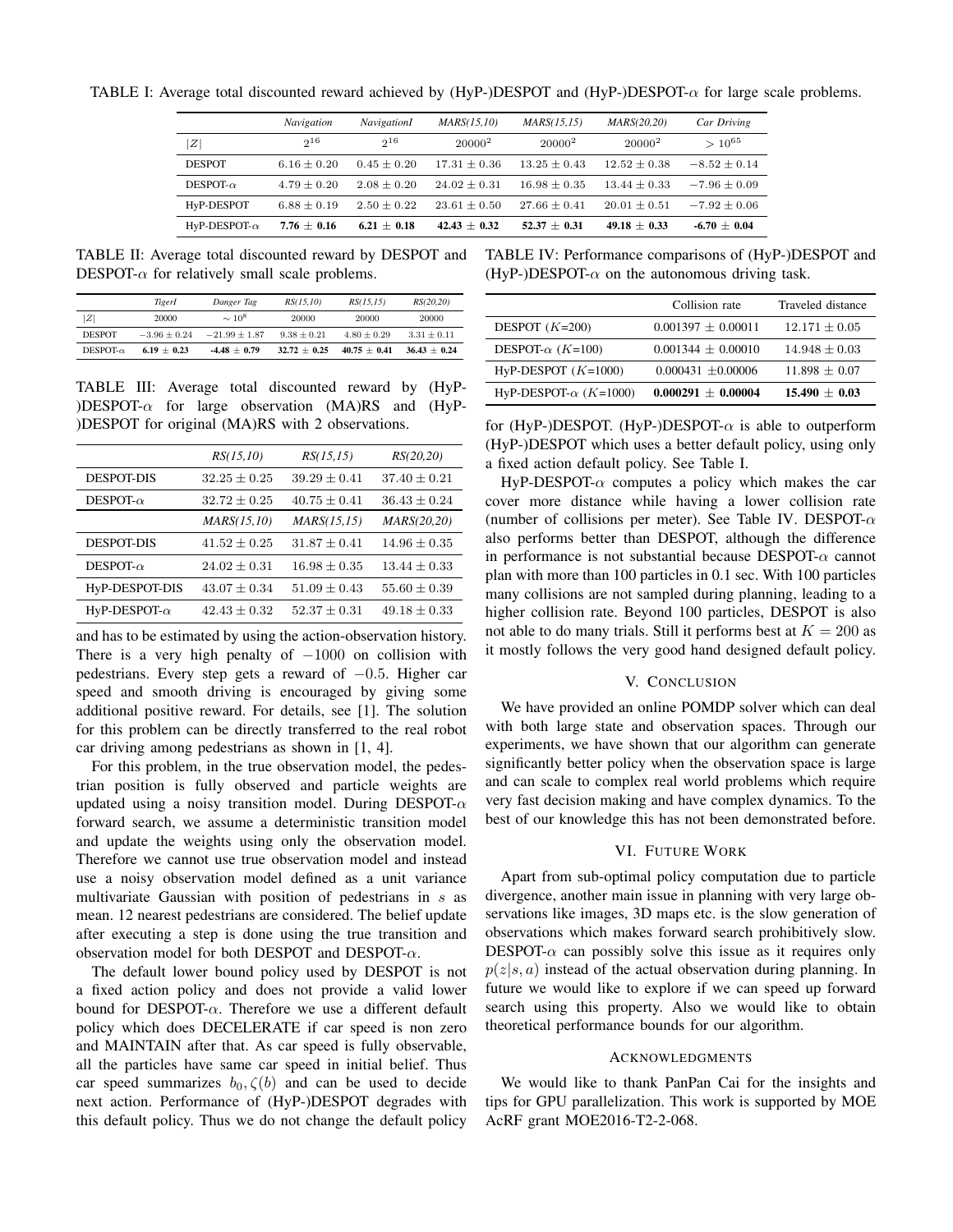#### **REFERENCES**

- [1] H. Bai, S. Cai, N. Ye, D. Hsu, and W. S. Lee. Intentionaware online pomdp planning for autonomous driving in a crowd. In 2015 IEEE International Conference on Robotics and Automation (ICRA), pages 454–460, May 2015.
- [2] Haoyu Bai, David Hsu, and Wee Sun Lee. Integrated perception and planning in the continuous space: A POMDP approach. I. J. Robotics Res., 33(9):1288-1302, 2014. doi: 10.1177/0278364914528255. URL https://doi.org/10.1177/0278364914528255.
- [3] Dimitri P. Bertsekas and David A. Castanon. Rollout algorithms for stochastic scheduling problems. Journal of Heuristics, 5(1):89-108, April 1999. ISSN 1381-1231. doi: 10.1023/A:1009634810396. URL http://dx.doi.org/ 10.1023/A:1009634810396.
- [4] Panpan Cai, Yuanfu Luo, David Hsu, and Wee Sun Lee. Hyp-despot: A hybrid parallel algorithm for online planning under uncertainty. CoRR, abs/1802.06215, 2018. URL http://arxiv.org/abs/1802.06215.
- [5] Edwin K. P. Chong, Robert Givan, and Hyeong Soo Chang. A framework for simulation-based network control via hindsight optimization. In CDC 2000, 2000.
- [6] Milos Hauskrecht. Value-function approximations for partially observable markov decision processes. CoRR, abs/1106.0234, 2011. URL http://arxiv.org/abs/1106. 0234.
- [7] Jesse Hoey and Pascal Poupart. Solving pomdps with continuous or large discrete observation spaces. In Proceedings of the 19th International Joint Conference on Artificial Intelligence, IJCAI'05, pages 1332-1338, San Francisco, CA, USA, 2005. Morgan Kaufmann Publishers Inc. URL http://dl.acm.org/citation.cfm?id= 1642293.1642505.
- [8] Leslie Pack Kaelbling, Michael L. Littman, and Anthony R. Cassandra. Planning and acting in partially observable stochastic domains. Artif. Intell., 101(1-2):99-134, May 1998. ISSN 0004-3702. doi: 10. 1016/S0004-3702(98)00023-X. URL http://dx.doi.org/ 10.1016/S0004-3702(98)00023-X.
- [9] Michael Kearns, Yishay Mansour, and Andrew Y. Ng. Approximate planning in large pomdps via reusable trajectories. In Proceedings of the 12th International Conference on Neural Information Processing Systems, NIPS'99, pages 1001-1007, Cambridge, MA, USA, 1999. MIT Press. URL http://dl.acm.org/citation.cfm? id=3009657.3009798.
- [10] Michael Kearns, Yishay Mansour, and Andrew Y. Ng. A sparse sampling algorithm for near-optimal planning in large markov decision processes. Machine Learning, 49(2):193-208, Nov 2002. ISSN 1573-0565. doi: 10. 1023/A:1017932429737. URL https://doi.org/10.1023/A: 1017932429737.
- [11] Hanna Kurniawati, David Hsu, and Wee Sun Lee. Sarsop: Efficient point-based pomdp planning by approximating

optimally reachable belief spaces. In *In Proc. Robotics:* Science and Systems, 2008.

- [12] Andrew Y. Ng and Michael I. Jordan. Pegasus: A policy search method for large mdps and pomdps. In Proceedings of the 16th Conference on Uncertainty in Artificial Intelligence, UAI '00, pages 406-415, San Francisco, CA, USA, 2000. Morgan Kaufmann Publishers Inc. ISBN 1-55860-709-9. URL http://dl.acm.org/ citation.cfm?id=647234.719765.
- [13] Joelle Pineau, Geoffrey Gordon, and Sebastian Thrun. Point-based value iteration: An anytime algorithm for pomdps. In International Joint Conference on Artificial *Intelligence (IJCAI)*, pages  $1025 - 1032$ , August 2003.
- [14] Stéphane Ross, Joelle Pineau, Sébastien Paquet, and Brahim Chaib-draa. Online planning algorithms for pomdps. The journal of artificial intelligence research, 32 2:663-704, 2008.
- [15] David Silver and Joel Veness. Monte-carlo planning in large pomdps. In NIPS, 2010.
- [16] Richard D Smallwood and Edward J Sondik. The optimal control of partially observable markov processes over a finite horizon. Operations research, 21(5):1071-1088, 1973.
- [17] Trey Smith and Reid Simmons. Heuristic search value iteration for pomdps. In *Proceedings of the 20th Con*ference on Uncertainty in Artificial Intelligence, UAI '04, pages 520-527, Arlington, Virginia, United States, 2004. AUAI Press. ISBN 0-9749039-0-6. URL http: //dl.acm.org/citation.cfm?id=1036843.1036906.
- [18] Trey Smith and Reid Simmons. Point-based pomdp algorithms: Improved analysis and implementation. In Proceedings of the Twenty-First Conference on Uncertainty in Artificial Intelligence, UAI'05, pages 542-549, Arlington, Virginia, United States, 2005. AUAI Press. ISBN 0-9749039-1-4. URL http://dl.acm.org/citation. cfm?id=3020336.3020402.
- [19] Adhiraj Somani, Nan Ye, David Hsu, and Wee Sun Despot: Online pomdp planning with Lee. regularization. In C.J.C. Burges, L. Bottou, M. Welling, Z. Ghahramani, and K.Q. Weinberger, editors, Advances in Neural Information Processing Systems 26, pages 1772-1780. Curran Associates, Inc., 2013. URL http://papers.nips.cc/paper/ 5189-despot-online-pomdp-planning-with-regularization. pdf.
- [20] Matthijs T. J. Spaan and Nikos A. Vlassis. Perseus: Randomized point-based value iteration for pomdps. J. Artif. Intell. Res., 24:195-220, 2005.
- [21] Zachary Sunberg and Mykel J. Kochenderfer. POM-CPOW: an online algorithm for pomdps with continuous state, action, and observation spaces.  $CoRR$ , abs/1709.06196, 2017. URL http://arxiv.org/abs/1709. 06196.
- $\lceil 22 \rceil$ Nevin L. Zhang and Weihong Zhang. Speeding up the convergence of value iteration in partially observable markov decision processes. J. Artif. Int. Res., 14(1):